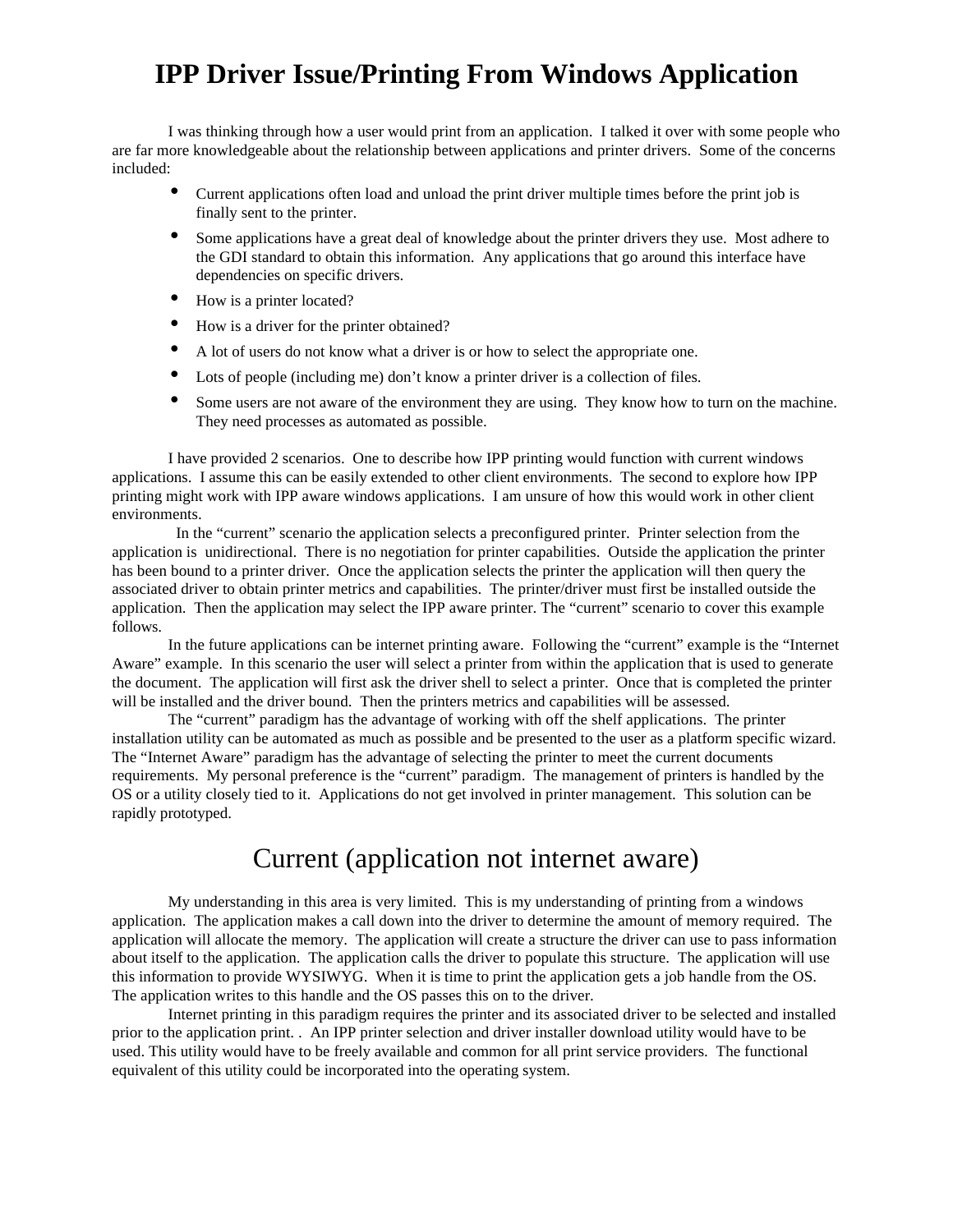

## **Current (application not internet aware) IPP print from application**

- 1) Printer would advertise itself using LDAP. An attribute of the LDAP printer entry would be the URL of the driver installer.
- 2) Utility would present UI to allow user to enter printer selection criteria. The selection criteria would be based on the printer LDAP schema.
- 3) Utility performs LDAP query to obtain appropriate printers.
- 4) User would be presented a list of printers.
- 5) User selects desired printer.
- 6) Utility obtains URL of driver installer resource from printer LDAP entry. Utility then uses Transparent Content Negotiation in HTTP to obtain the driver installer for the appropriate PDL and client environment. IPP printers do not have to store the driver installer locally. The LDAP driver installer attribute can contain the URL of some other network host.
- 7) Utility executes the driver installer to install the printer and the driver in the client environment.
- 8) User may now start application and select the printer.
- 9) Application interacts with driver that uses IPP to communicate with printer.

## Internet aware (internet aware application)

This paradigm gives installation and selection of printers to the application user. This does not preclude the "current" paradigm. This does allow a user to search for a printer that meets the needs of his current job. This is how I believe printing would occur. An IPP driver shell would be installed on client. The IPP driver shell would be common for all IPP drivers. IPP drivers would snap into shell. The shell would pass application requests through to the driver. The application would now have to be aware that printer selection is a 2 part process. The first GDI calls to the shell would be to locate an appropriate printer. Once the printer is located, and the associated driver installer has been successfully run, then the normal interrogation of the driver for printer metrics could occur. Printing would continue as in the "current" paradigm. The exception to this is that the application would have to be aware that if a different target printer is selected the printer metrics would have to be reevaluated.